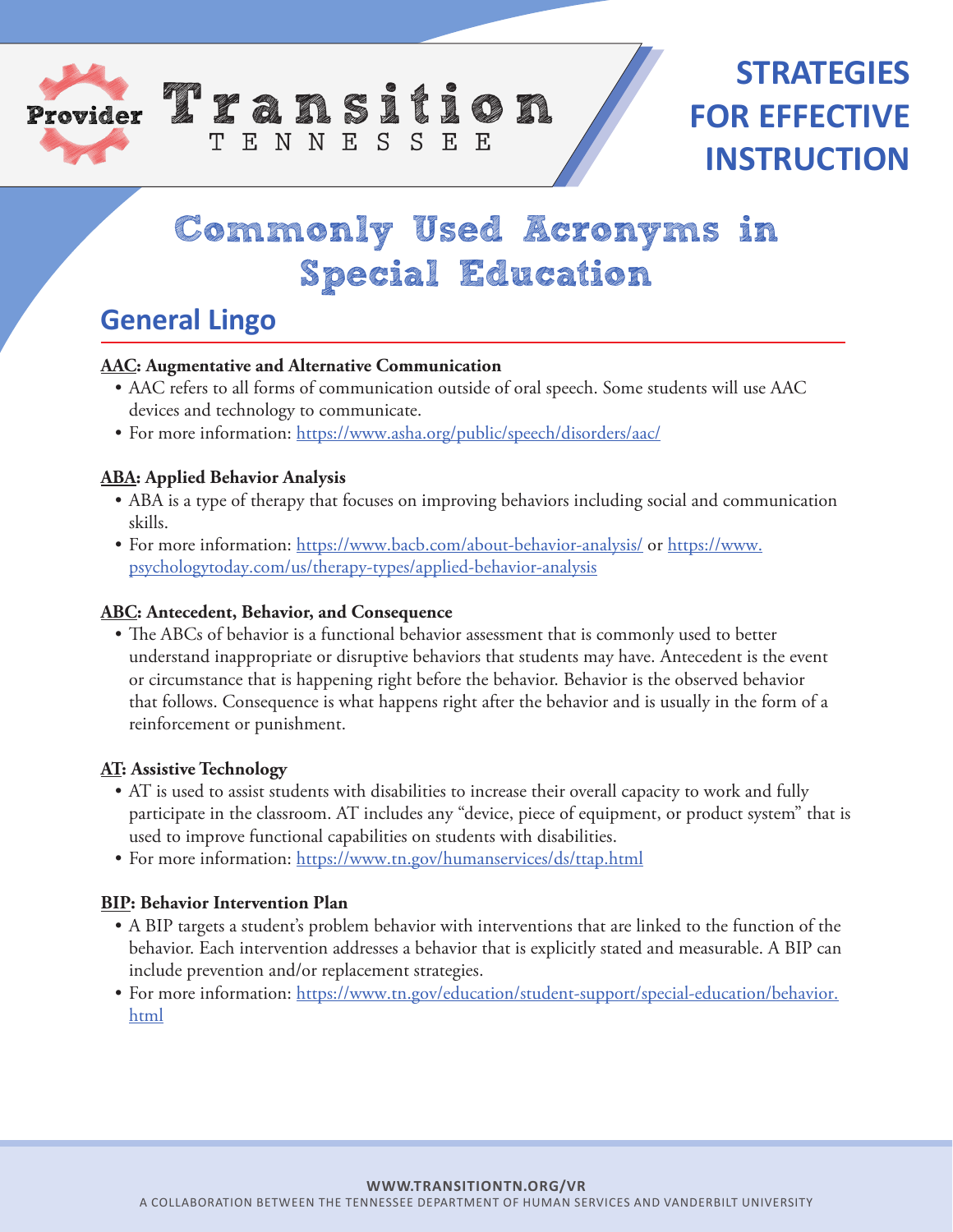

### **CTE: Career and Technical Education**

- CTE is a general education program that focuses on preparing students for specific careers.
- For more information: https://www.tn.gov/education/career-and-technical-education.html

### **ESL/ELL: English as a Second Language/English Language Learners**

- A student whose first language is other than English and who are limited in their English language proficiency
- For more information: https://www.tn.gov/education/instruction/academic-standards/english-as-asecond-language.html

### **FAPE: Free and Appropriate Public Education**

- FAPE is the concept that all students with disabilities will receive free and appropriate public education. An appropriate education can vary from self-contained to general education classes. FAPE is guaranteed to students with disabilities under the Individuals with Disabilities Education Act (IDEA).
- For more information: https://www2.ed.gov/about/offices/list/ocr/docs/edlite-FAPE504.html

### **FBA: Functional Behavior Assessment**

- FBA is the process of describing and observing a student's disruptive or inappropriate behaviors to understand the function of that behavior, or reason why they may be engaging in a particular behavior. Understanding the function of certain behaviors is the first step in determining strategies for addressing and improving these behaviors.
- For more information: https://tennesseebsp.org/resources/tier-iii-2/

# **IDEA: Individuals with Disabilities Education Act**

- IDEA is a law that mandates access to free and appropriate public education for individuals with disabilities, as well as access to accommodations and services.
- For more information: https://sites.ed.gov/idea/about-idea/

#### **IEP: Individualized Education Plan**

- An IEP is a written document that is developed to evaluate the needs of a student with a disability and implement a plan for how the school will provide supports to address those needs.
- For more information: https://www.tn.gov/content/dam/tn/education/special-education/ framework/sped\_framework.pdf

# **IPE: Individualized Plan for Employment**

- The IPE is a plan created with the help of a Vocational Rehabilitation counselor that outlines a program of services that leads to successful employment. The types of services provided are based on the needs of the individual and are designed to help them become employable.
- For more information: https://www.tn.gov/humanservices/ds/vocational-rehabilitation/vr-servicesto-eligible-individuals.html

#### **WWW.TRANSITIONTN.ORG/VR**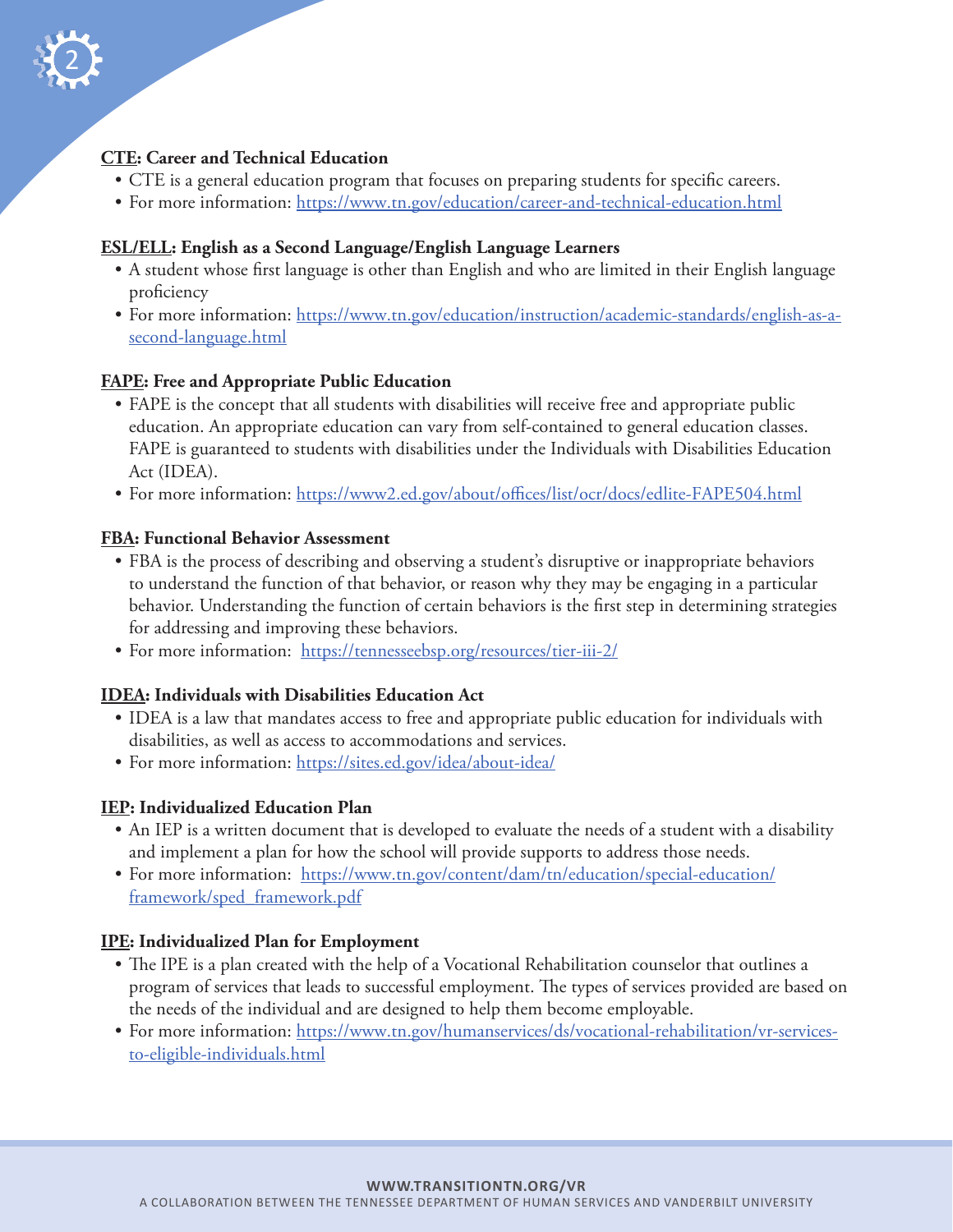

# **ITP: Individualized Transition Plan**

- An ITP is a section within the IEP that is introduced as soon as a student turns 14 in Tennessee. The ITP is used to determine goals for a student to accomplish while they are in high school to prepare for transition to postsecondary education, employment, or community participation
- For more information: http://www.tennesseeworks.org/getting-to-work/transition-planning/

#### **LEA: Local Educational Agency**

- LEA is a public board of education or other public authority within a state that maintains administrative control of public elementary or secondary schools in a school district. School districts and county offices of education are both LEAs.
- For more information: https://edsource.org/glossary/local-education-agency-lea

#### **LRE: Least Restrictive Environment**

- LRE is a principle within the IDEA that helps determine where a student with disabilities will spend their time in school and how their services will be provided. LRE guarantees that students with disabilities must receive their education alongside their peers without disabilities to the maximum extent appropriate and should not be removed unless learning cannot be achieved in such environment even with appropriate supports.
- For more information: https://iris.peabody.vanderbilt.edu/wp-content/uploads/pdf\_info\_briefs/ IRIS\_Least\_Restrictive\_Environment\_InfoBrief\_092519.pdf

#### **PBIS: Positive Behavior Interventions and Support**

- PBIS is a three-tiered method for providing behavioral support for all students. Tier 1 involves basic foundational support that all students receive. Tier 2 provides supports for students who are at risk of developing more serious problem behaviors. Tier 3 is where students receive intensive and individualized behavior supports.
- For more information: https://www.pbis.org/topics/disability

#### **PLEP: Present Levels of Educational Performance**

- PLEP is a description of what a student is currently able to do. This information is usually located in the IEP.
- For more information: https://iris.peabody.vanderbilt.edu/module/iep01/cresource/q3/p06/

#### **RTI: Response to Intervention**

- RTI is a multi-tiered approach to early identification of students with complex learning and behavior needs. The first tier of RTI is where all students start. They receive high-quality, researchbased instruction. Students who struggle in Tier 1 receive targeted interventions in Tier 2. These services are provided in a small group setting. The third tier involves intensive interventions where students are then referred for a comprehensive evaluation to see if they qualify for special education services under the IDEA.
- For more information: http://www.rtinetwork.org/learn/what/whatisrti

#### **WWW.TRANSITIONTN.ORG/VR**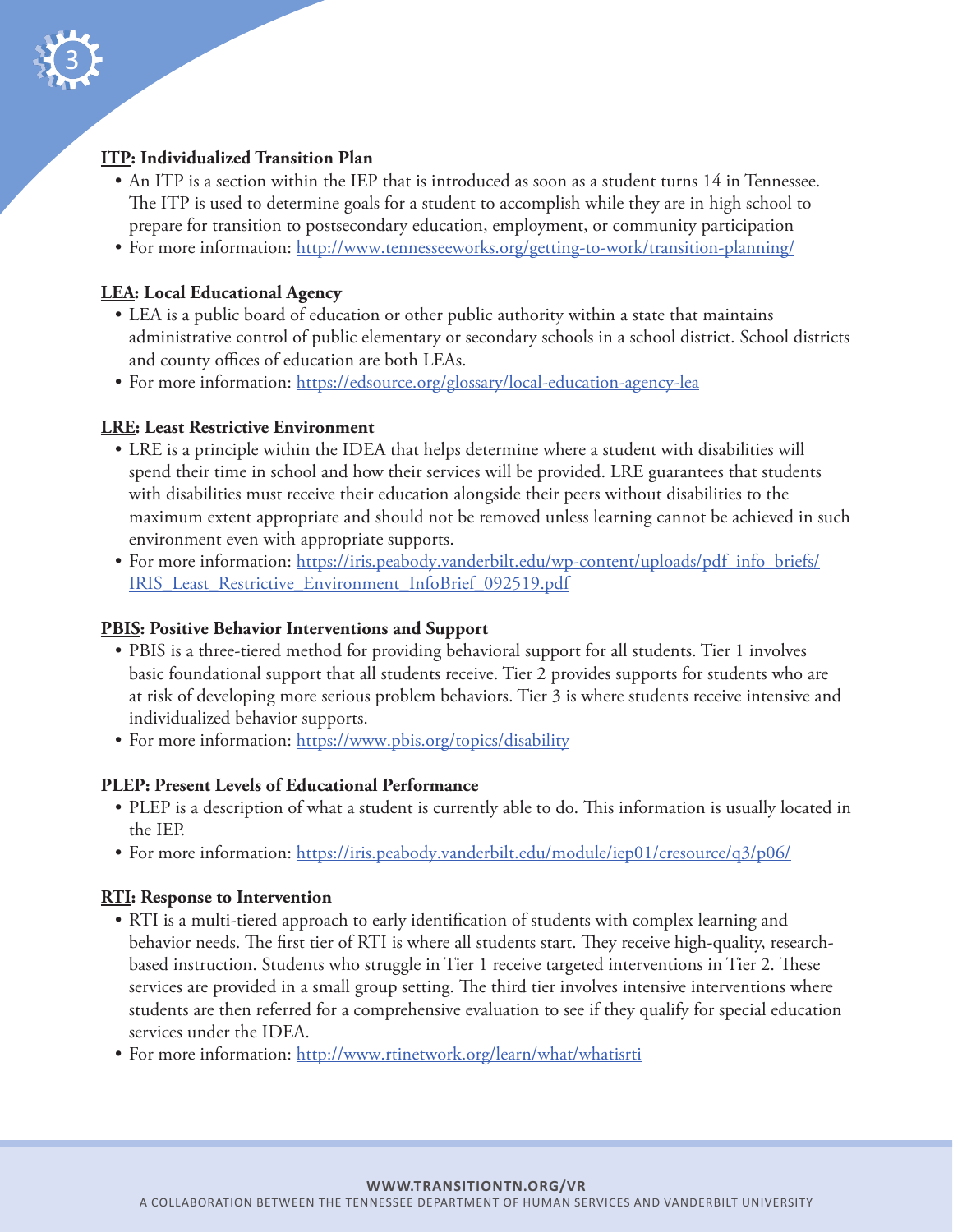

### **Section 504 Plan**

- Section 504 plans ensure that a child with a disability has equal access to education as their peers. It is guided by the Americans with Disabilities Act. Students who do not qualify for an IEP might still qualify for a Section 504 plan.
- For more information: https://www.wrightslaw.com/info/sec504.index.htm

### **SKEMA: Skills, Knowledge, and Experience Mastery Assessment**

- To earn an occupational diploma a student must meet the criteria on the Skills, Knowledge, and Experience Mastery Assessment. This assessment looks at the skills, knowledge, and experience necessary to be successful in the workplace. All required skills must be completed at a score of 3 or higher and 8 out of 10 critical skills must be completed at 3 or higher.
- For more information: https://www.tennesseeworks.org/wp-content/uploads/OD-Overview.pdf

### **SOP: Summary of Performance**

- The SOP is a summary of a student's functional performance and includes recommendations for ways to help the student meet their postsecondary goals. This is usually completed during the final year of the student's high school education.
- For more information: https://www.wrightslaw.com/info/trans.sop.htm

# **Disability Categories in Tennessee Special Education**

Adapted from https://www.tn.gov/education/student-support/special-education/specialeducation-evaluation-eligibility.html

#### **ASD: Autism Spectrum Disorder**

ASD is a developmental disability that can cause significant social, communication, and behavioral challenges. Autism is a spectrum which means that no two people with autism are alike. Some may have difficulties with communication and eye contact while others may struggle without having a set schedule.

#### **Visual Impairment**

Visual Impairment is defined as impairment in vision (even with correction) that adversely affects a child's educational performance. This term includes both partial sight and blindness.

#### **Deaf-Blindness**

Deaf-Blindness means a hearing and visual impairment, the combination of which causes severe communication and other developmental and educational needs that cannot be accommodated in special education programs by just addressing one of the impairments.

#### **Deafness**

Deafness means that a person has a very severe hearing loss and relies primarily on lip reading or sign language for communication.

#### **WWW.TRANSITIONTN.ORG/VR**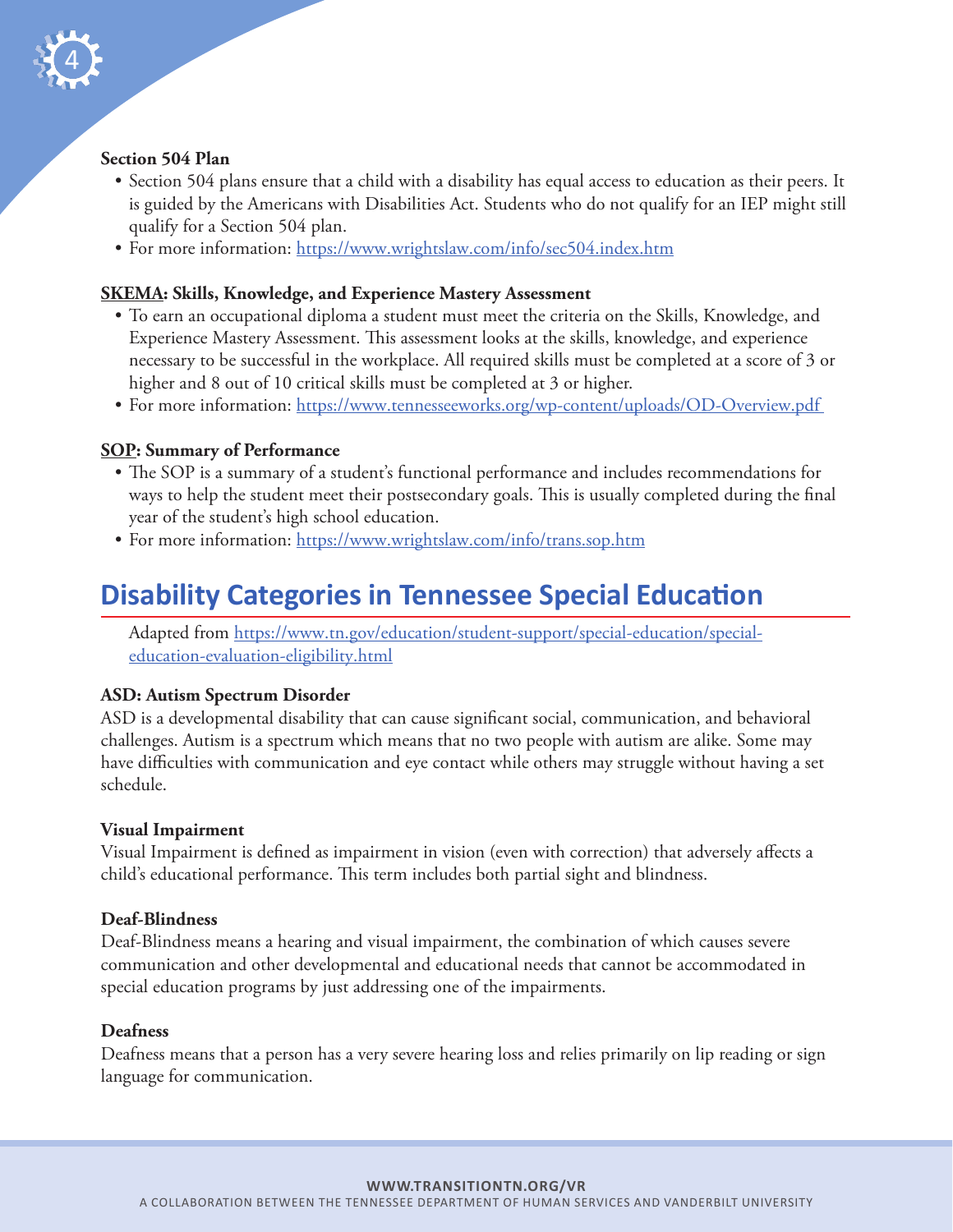

#### **ID: Intellectual Disability**

ID is a disability that is characterized by significant limitation in intellectual functioning and adaptive behavior. An intellectual disability originates before the age of 18.

#### **Developmental Delay**

Developmental Delay refers to children between the ages 3-9 who are experiencing delays in one or more of the following areas: physical, cognitive, communication, social or emotional, or adaptive behavior that adversely affects their educational performance.

#### **Emotional Disturbance**

Emotional Disturbance means a condition exhibiting one (1) or more of the following characteristics over a long period of time and to a marked degree that adversely affects a child's educational performance: (A) An inability to learn that cannot be explained by intellectual, sensory, or health factors. (B) An inability to build or maintain satisfactory interpersonal relationships with peers and teachers. (C) Inappropriate types of behavior or feelings under normal circumstances. (D) A general pervasive mood of unhappiness or depression. (E) A tendency to develop physical symptoms or fears associated with personal or school problems.

### **Functional Delay**

Functional Delay means a continuing significant disability in intellectual functioning and achievement which adversely affects the student's ability to progress in the general school program, but adaptive behavior in the home or community is not significantly impaired and is at or near a level appropriate to the student's chronological age

#### **Hearing Impairment**

Hearing Impairment means an impairment in hearing, whether permanent or fluctuating, that adversely affects a child's educational performance but does not include Deafness.

#### **Intellectually Gifted**

Intellectually Gifted means a child whose intellectual abilities, creativity, and potential for achievement are so outstanding that the child's needs exceed differentiated general education programming, adversely affects educational performance, and requires specifically designed instruction or support services

#### **Multiple Disabilities**

Multiple Disabilities means concomitant impairments (such as Intellectual Disability, Deafness, Intellectual Disability-Orthopedic Impairment), the combination of which causes such severe educational needs that they cannot be accommodated by addressing only one of the impairments. The term does not include Deaf-Blindness.

#### **Orthopedic Impairment**

Orthopedic Impairment means a severe orthopedic impairment that adversely affects a child's educational performance. The term includes, but is not limited to, impairments caused by congenital anomaly (e.g. club foot, absence of some member), impairments caused by disease (e.g., poliomyelitis, bone tuberculosis), and impairments from other causes (e.g. cerebral palsy, amputations, and fractures or burns that cause contractures)

#### **WWW.TRANSITIONTN.ORG/VR**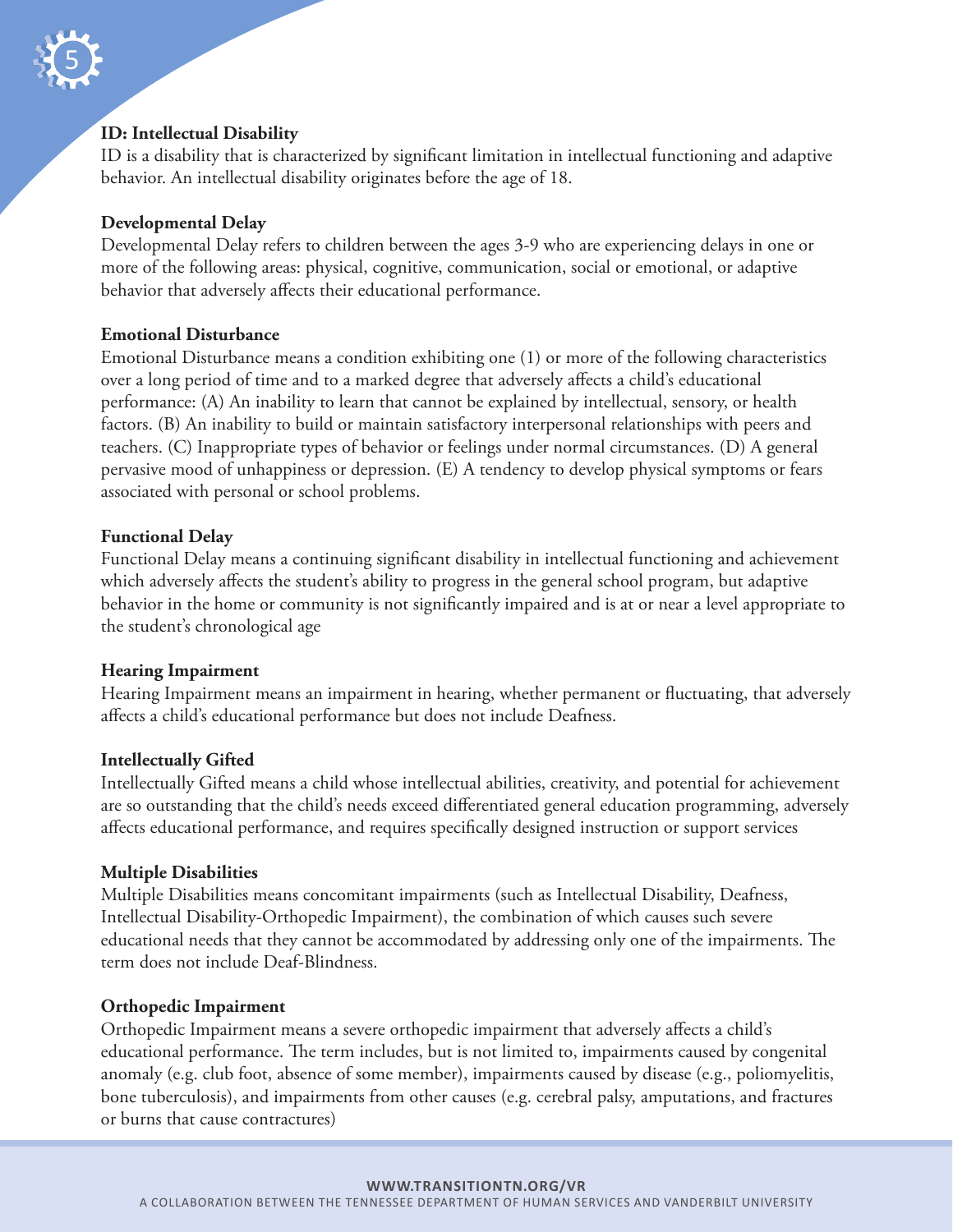

#### **OHI: Other Health Impairment**

OHI is a category that encompasses a wide range of conditions. OHI's include health conditions like asthma, diabetes, epilepsy, and any other health condition that adversely affects a student's educational performance.

### **SLD: Specific Learning Disability**

The term Specific Learning Disability means a disorder in one or more of the basic psychological processes involved in understanding or in using language, spoken or written, which may manifest itself in the imperfect ability to listen, think, speak, read, write, spell, or do mathematical calculations and that adversely affects a child's educational performance. Such term includes conditions such as perceptual disabilities (e.g., visual processing), brain injury that is not caused by an external physical force, minimal brain dysfunction, dyslexia, and developmental aphasia.

#### **Speech or Language Impairment**

A Speech or Language Impairment means a communication disorder, such as stuttering, impaired articulation, a language impairment, or voice impairment that adversely affects a child's educational performance.

#### **TBI: Traumatic Brain Injury**

A TBI is an acquired injury to the brain caused by an external force which resulted in a functional disability that adversely affects a student's educational performance.

# **People**

#### **BCBA: Board Certified Behavior Analyst**

- A BCBA is a graduate-level certification in behavior analysis, which is the science of behavior. BCBA's work to improve human condition through behavior change.
- For more information: https://www.bacb.com/bcba/

#### **OT: Occupational Therapist**

- School-based OT is designed to enhance the student's ability to fully access and be successful in the learning environment. Their job is to help the student in achieving their goals in order to improve quality of life, whether that be fine motor skills, sorting, or handwriting.
- For more information: https://www.aota.org/about-occupational-therapy/patients-clients/ childrenandyouth/schools/schools.aspx#:~:text=Occupational%20therapy%20(OT)%20is%20 a,OT%20is%20a%20supportive%20service

#### **Para: Paraprofessional**

- Paras are assistants in a classroom that provide instructional and behavioral support to students. Paraprofessionals are not certified teachers, but are still crucial members of a school's support staff. Paras are also often referred to as instructional aides or teacher assistants.
- For more information: https://www.understood.org/en/school-learning/for-educators/learning-andthinking-differences-basics/paraprofessionals-what-you-need-to-know

#### **WWW.TRANSITIONTN.ORG/VR**